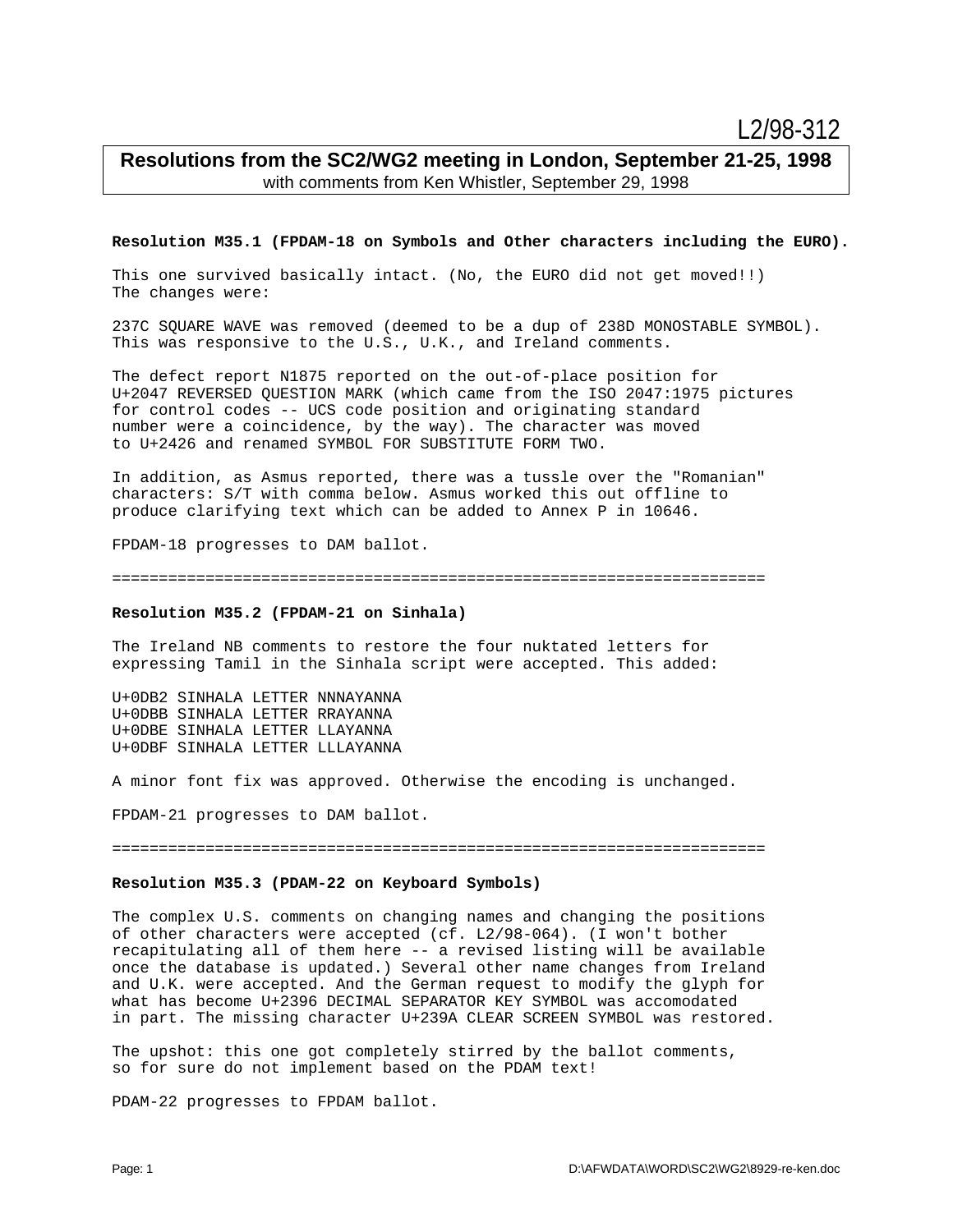======================================================================

### **Resolution M35.4 (PDAM-24 on Thaana)**

This one moved ahead unchanged, despite rumbles that one or more parties in the Maldives claim a different alphabetic order. In the absence of any concrete feedback, and with all positive votes, this one sails on.

PDAM-24 progresses to FPDAM ballot.

======================================================================

### **Resolution M35.5 (PDAM-25 on Khmer)**

Japan's comments raised a number of issues on the PDAM. These were effectively countered by Maurice Bauhahn, who came to the meeting to explain and defend the Khmer proposal. The explanations satisfied Japan, which reversed its NO vote. There were a number of character name changes approved (Ireland comments, originating from Bauhahn, ultimately). The name of the currency was changed from RIAL to RIEL, but because it is based on the Khmer RA character rather than a Latin letter, it was not moved into the currency block. U+17C7 and U+17C8 will be changed to have combining circles shown and will be added to the list of combining characters (U.S. comment).

PDAM-25 progresses to FPDAM ballot.

======================================================================

#### **Resolution M35.6 (FPDAM on Syriac)**

The three combining marks for general Arabic use were moved and renamed as follows.

old:

U+074B MADDAH ABOVE U+074C HAMZA ABOVE U+074D HAMZA BELOW

new:

U+0653 ARABIC MADDAH ABOVE U+0654 ARABIC HAMZA ABOVE U+0655 ARABIC HAMZA BELOW

This satisfied U.S., U.K., and Ireland comments.

This change may have an impact on decompositions for Arabic characters in the Unicode Standard.

5 other character name misspellings were noted for correction.

The missing list of combining characters for 10646 Annex B will be added.

FPDAM-27 progresses to DAM ballot.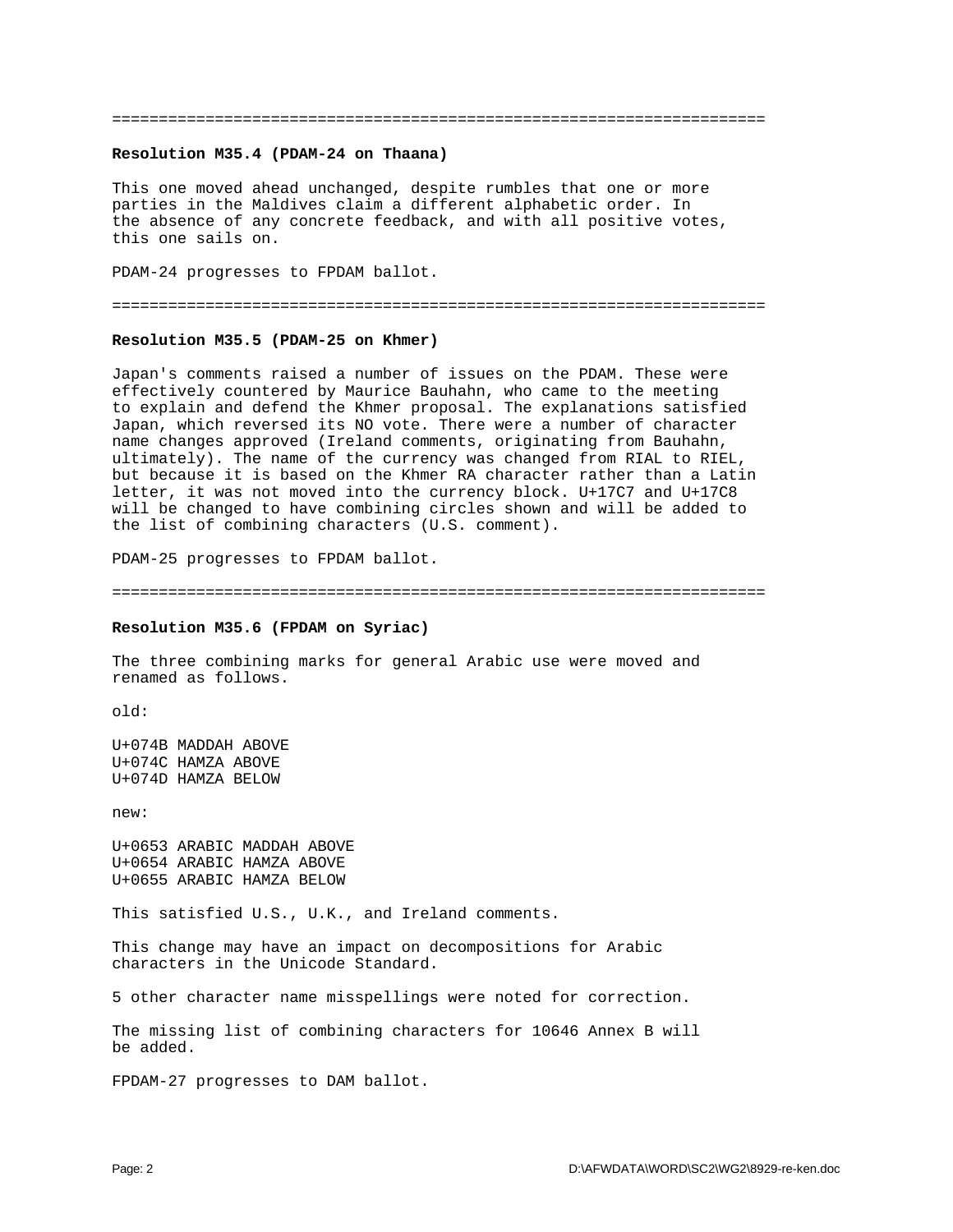#### ======================================================================

#### **Resolution M35.7 (FPDAM-17 on CJK Extension A)**

The discussion on this one centered mostly on niceties of layout for publication. There were several small additions to text for 10646 (Clause 26, Annex T, Annex L) approved or approved in principle. These have no impact on the Unicode Standard. The list of characters and their positions remains unchanged.

China is on record as follows regarding the fonts:

"The National Body of China has agreed to make arrangements for the provision of the necessary fonts."

FPDAM-17 progresses to DAM ballot.

======================================================================

#### **Resolution M35.8 (FPDAM-23 on Bopomofo Extended and other characters)**

The glyphs for 20E2 and 20E3 were interchanged in the FPDAM, and will be fixed (and enlarged a bit if possible).

The name of U+1673 was corrected to NNGO (from NGO).

The two new modifier letters at U+02EA and U+02EB had "MODIFIER LETTER" inserted at the beginning of their names for consistency with the other tone marks.

There were other minor editorial fixes to the text of the amendment.

FPDAM-23 progresses to DAM ballot.

#### ======================================================================

# **Resolution M35.9 (Procedures for character set registration)**

This one occasioned much discussion. It turns out the procedures document for working with ISO 2375 (the pertinent standard for registering character sets) was authored by Hekimi years ago, in the days when registrations were done with LetraSet. Everyone agreed that it is in desperate need of updating. It was less clear that everyone heard and understood the issue of needing careful review of mapping to 10646. At any rate, the U.S. recommendations regarding character set registration procedures and requesting resurrection of a Registration Advisory Group were endorsed and passed on to SC2.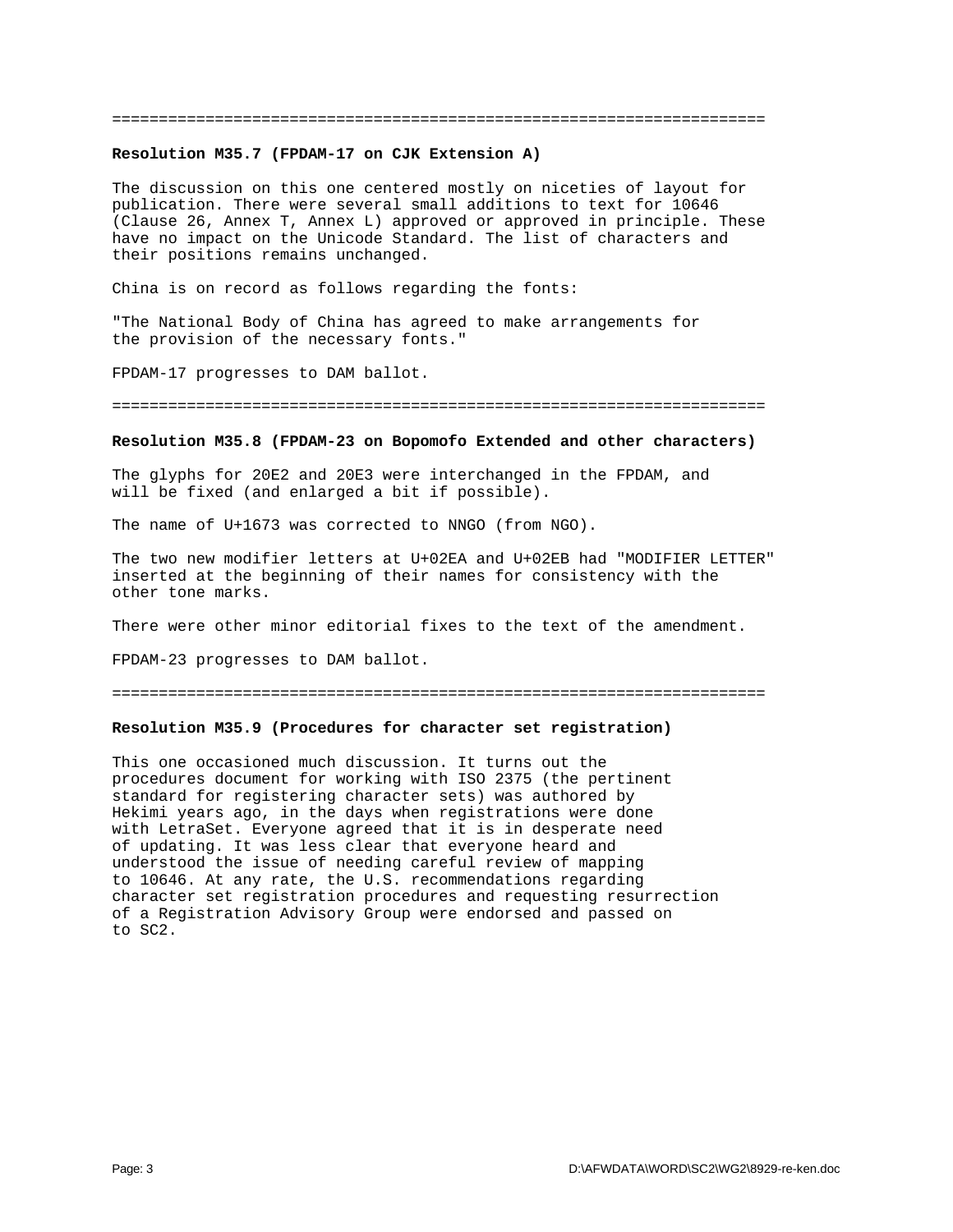#### ===============================================================

# **Resolution M35.10 (Defect report on Zones)**

Asmus already reported on this one. Rather than keep making minor (and pointless) editorial corrections to zone boundaries and zone diagrams in 10646, the zones will simply be removed in the next editorial corrections for the republication of 10646. The intended function of the zones has been overtaken by the much more detailed and explicit Roadmap now incorporated in the WG2 Principles and Procedures document.

===============================================================

### **Resolution M35.11 (Mongolian script)**

Mongolian finally (!) progressed to ballot. The questions I raised at the Seattle meeting were ironed out to the satisfaction and mutual agreement of the Chinese delegation, the Mongolian delegation, and outside Mongolian experts attending the meeting.

The Mongolian character names, shapes and relative positions are basically unchanged from previous documents seen by UTC and L2. The punctuation/symbols area of the proposal got compressed a little, to account for some control characters removed from the proposal or encoded elsewhere.

The big change is that Mongolian is encoded at 1800..18AF, instead of starting at 1000. This is because it takes 11 columns, whereas only 10 columns were available starting at 1000. Rather than completely reorder the Mongolian proposal and remove all the holes in the punctuation/symbols area to squeeze it into 10 columns, it seemed better to leave some space for additional Mongolian symbols which might show up (cf. the Tibetan extensions), and code the block in a space which would minimize the rearranging required for the proposal.

The Mongolian space got moved to general punctuation and renamed:

202F NARROW NO BREAK SPACE

The question exclamation mark got moved to general punctuation, and its inverted form was cloned as well:

2048 QUESTION EXCLAMATION MARK 2049 EXCLAMATION QUESTION MARK

The four proposed positional format control characters were dropped in favor of use of ZWJ and ZWNJ, as for Arabic.

The three Mongolian variant selector characters were encoded, and stay in the Mongolian block.

The Mongolian vowel separator character is encoded, and the table of forms (documenting the use of the variant selector characters) will be adjusted to converge two forms made redundant by the presense of the vowel separator character.

The Mongolian proposal progresses directly to FPDAM ballot. (Amendment 29 ?)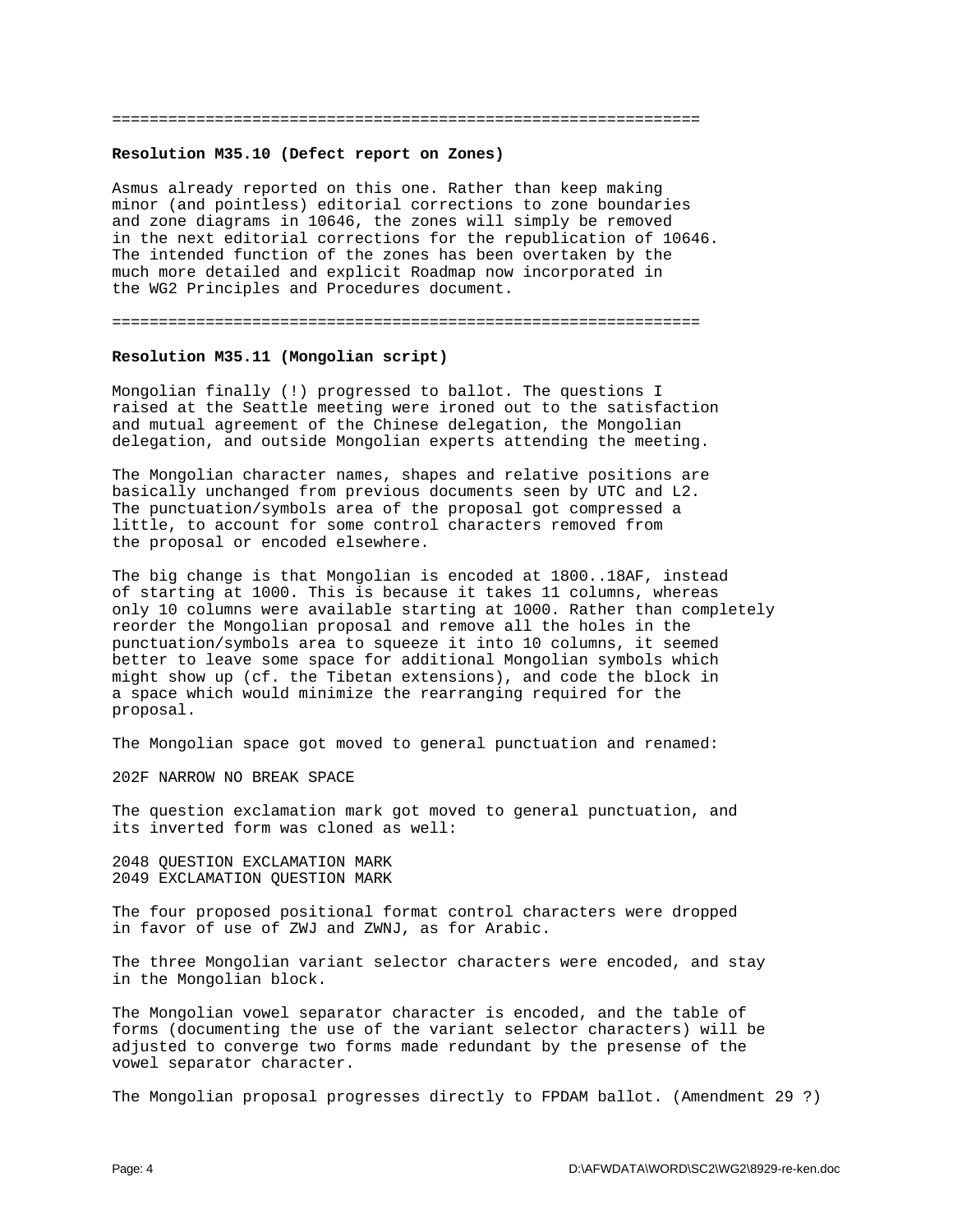#### =======================================================================

#### **Resolution M35.12 (Additional Latin and other characters)**

This is "Bucket 35", the collection of all the odds and ends agreed to for encoding at WG2 meeting 35. Effectively it is just a list of letters and symbols grouped together, so that only one ballot is required, rather than several.

Altogether 66 new characters were dumped into this bucket. I won't list all the individual code points and character names here, but the various proposals that were dealt with included:

1. N1840 [L2/98-293] (The U.S. response to the TC-46 derived character proposals), N1885 [L2/98-292] (The U.S. response to several other Everson proposals),

N1847 (Everson's response to N1840 and N1885)

 The ad hoc bucket brigade met and picked out the uncontentious ones from this morass. 28 characters in toto, which largely reflected what the U.S. position paper had noted as o.k. to encode. 10 characters were completely rejected as unsuitable for encoding, and everything else in the entire suite of proposals was tossed into the category of "requires more study". The 28 characters which made it in include:

 Latin letter ou Latin letter z with hook Greek kai symbol Greek small letters stigma, digamma, koppa, sampi Cyrillic hundred thousands sign and millions sign 10 Cyrillic characters for Kildin Sami the Tironian sign et Roman numeral reversed one hundred 5 other symbols/punctuation signs

2. N1332 10 precomposed Latin letters for Livonian

 Note: Some of these have two diacritics, but they do not introduce any problems for normalization.

- 3. N1817 Modifier letter double apostrophe (for Nenets)
- 4. N1812 Modifier letter cross accent (for Swedish)
- 5. N1838 4 binary completion (Latin) letters (for normalization)

 By the way, Klaas Ruppel affirmed that a with dot above absolutely is used in Uralic orthographies for Sami, so this is not a bogus letter.

6. N1857 Mongolian currency sign:

20AE TUGRIK SIGN

7. N1845 IPA characters for disturbed speech

 This set was winnowed down to 5 base forms, 2 modifier letters, and 10 combining marks.

8. N1882 Interlinear annotation characters: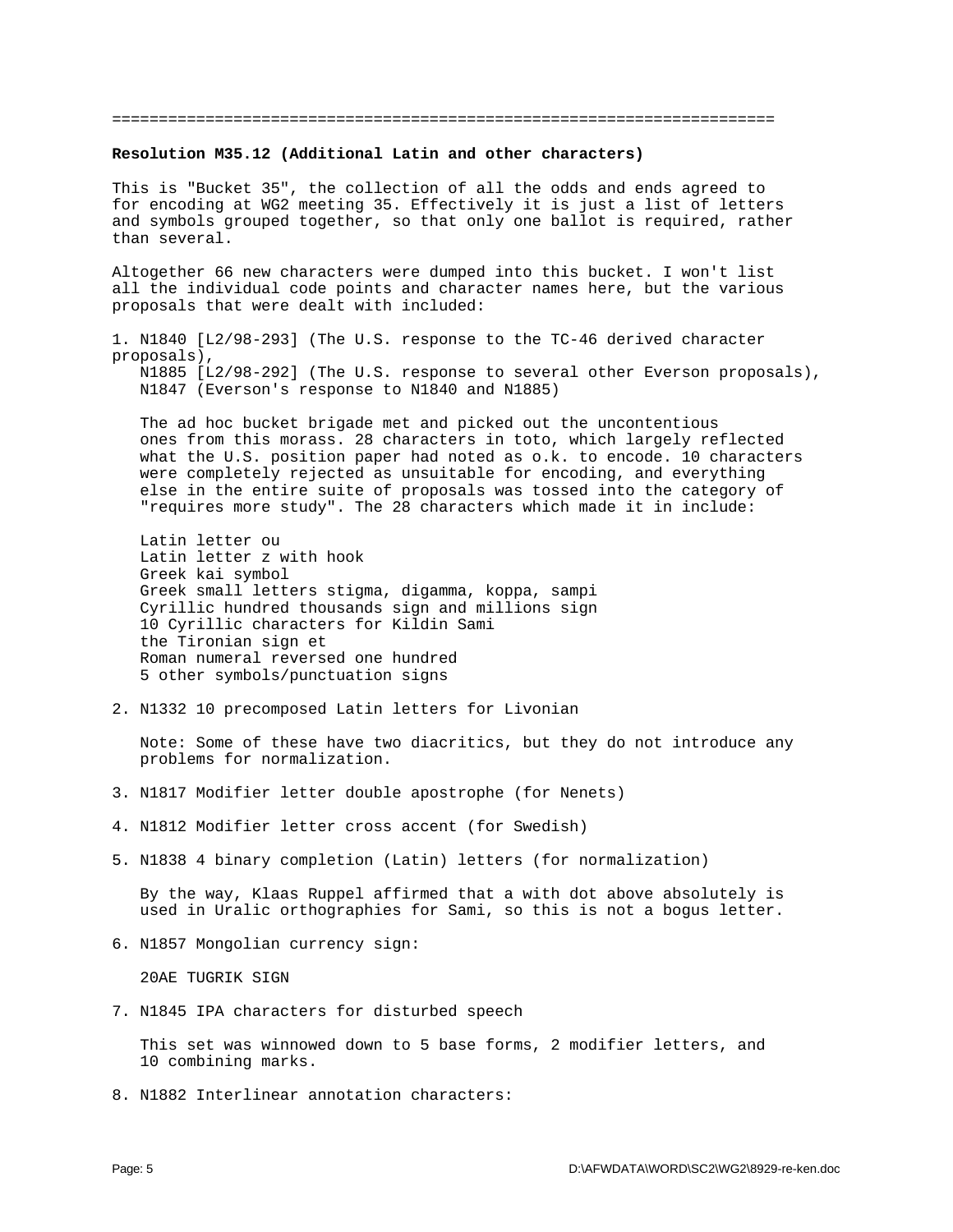FFF9 INTERLINEAR ANNOTATION ANCHOR FFFA INTERLINEAR ANNOTATION SEPARATOR FFFB INTERLINEAR ANNOTATION TERMINATOR

 These are the "Ruby" annotation characters. (Cf. L2/98-099, etc.) The Japanese delegation raised questions about these in N1861, pointing out that they were insufficient for a general representation of an "interlinear object" as defined by SC18. WG2 went with the more narrow interpretation, just following existing practice in Japanese ruby implementations.

9. N1886 conditional space:

204F SOFT SPACE

 This is a new critter introduced at the behest of Khmer. It would be used for languages which prohibit word spacing but which include justification (Khmer, Myanmar, Lao, Thai, etc.).

Bucket 35 progresses directly to FPDAM ballot (Amendment 30?)

=====================================================================

# **Resolution M35.13 (PDAM-14 on Yi script)**

The problems with the Yi encoding also required an ad hoc to sort through and resolve. The problem is basically that the Yi proposal originating with China followed the order of China's national standard for Yi. The agreement in WG2 had been to follow the traditional Yi order as documented by Bburx. The new Chinese proposal which came in accompanying their NO vote on Yi fixed all the errors in the Yi ordering that the U.S. ballot comments noted (various stirrings of characters and an off-by-one error), but left the consonants in the Chinese standard order rather than the Yi order. The ad hoc agreed to:

1. Reorder the Yi chart one more time into the traditional Yi order as documented by Bburx. (China will amend its national standard to this order, so that it is in accord with 10646 when the dust settles.)

- 2. Agreed \*not\* to add any more Yi radicals.
- 3. Acquiesed in some names changes proposed by China, and questioned four more names that China could not verify at the meeting.

Amendment 14 on Yi progresses to FPDAM ballot.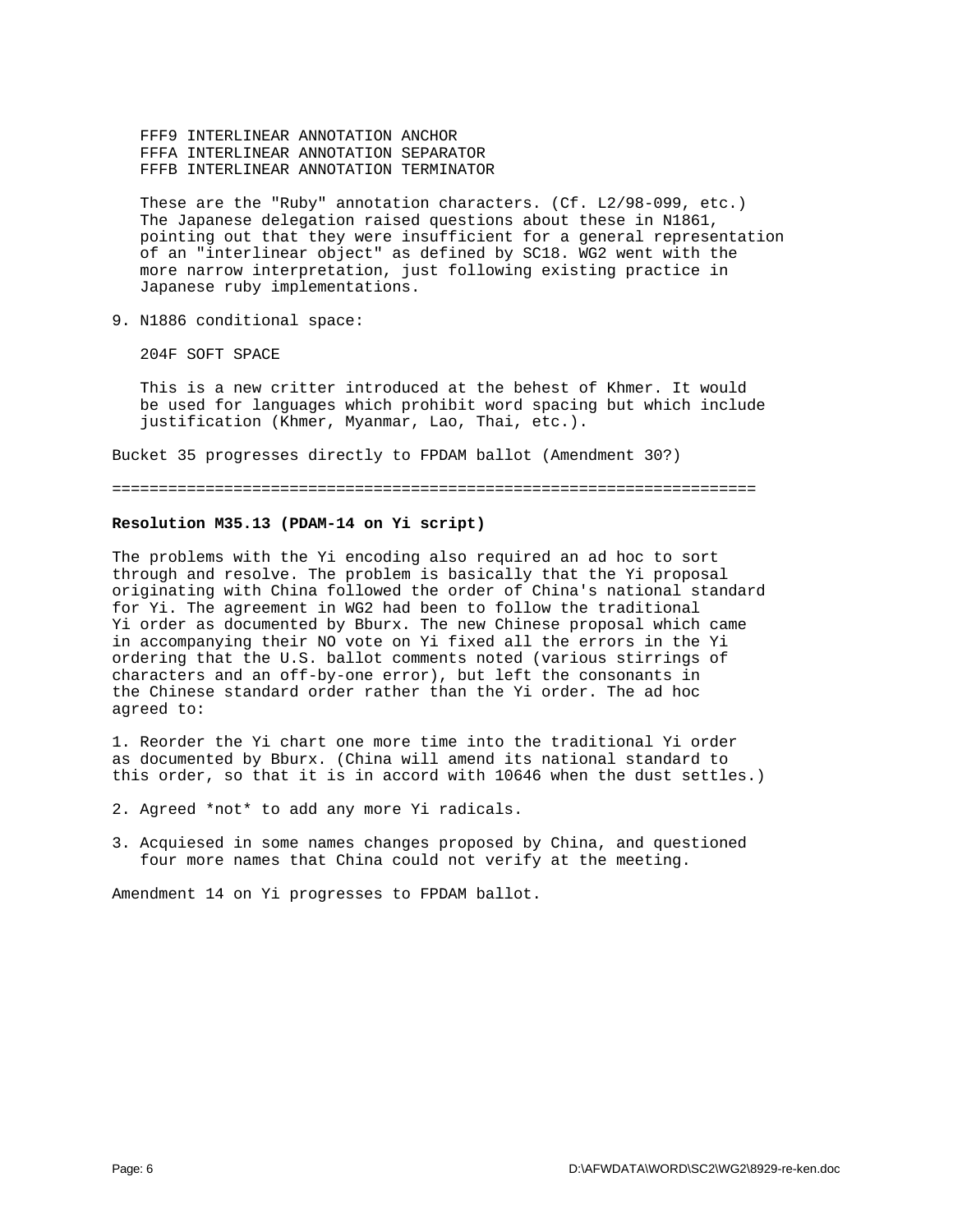#### =====================================================================

#### **Resolution M35.14 (PDAM-26 on Myanmar/Burmese)**

Myanmar got the most attention of any script at WG2. It took 4 days of ad hoc meetings, off and on. Myanmar sent a 5-member delegation--all of whom turned out to be highly qualified computer professionals. The Myanmar delegation brought in a proposal completely different from the PDAM text--a Myanmar encoding they call "autolexicography" that serves for Myanmar input and rendering, but which also has an order and dummy characters encoded so as to result in auto-sorting of data as well.

After much discussion, the issue of sorting Myanmar was separated from encoding in 10646. As it turns out, the Myanmar proposal was assuming the virama model for handling subjoined consonants (they were using a "LINK" character for these), so the ad hoc fairly quickly was able to converge on the basic encoding. The problem areas turned out to be just how many vowels and dependent vowel signs to encode. Eventually everybody came to an acceptable compromise for the FPDAM.

The Japanese ballot asked for separate encoding of all the subjoined forms (essentially rejecting the virama model). In the face of the Myanmar delegation's expressed preferences, however, and all the other expert opinion, they acquiesed to the ad hoc consensus and agreed to change their vote to YES.

The significant points of change from the PDAM text are:

- 1. 4 complex vowels and vowel signs (aa, ai, -o, -au) were removed as redundant. However, space was left in the chart for them so that if implementation experience proves it expedient to encode them as units, their natural positions will be available. Space was also left for ui -ui as well, although they were not encoded.
- 2. The kinzi character was removed. It is a conjunct form.
- 3. The virama and killer were unified to follow the more generic Indic model for explicit virama. This will require use of the ZWNJ to express the visible killer, but was deemed more acceptable to Myanmar and some others present. It is less confusing than the two forms present in the PDAM. (Should implementation experience prove this infeasible, the explicit killer character can be added back later.)
- 4. The Myanmar character AFOREMENTIONED (U+174F in the PDAM text) was modified from the glyph fragment shown there to the full, normal form of the particle.
- 5. The extension characters for Pali/Sanskrit were left in, despite the allegation from Myanmar that those are "never" seen. The desire to separate them off from Basic Myanmar characters was accomodated by defining two distinct collections for Myanmar (but only a single block for the entire script).
- 6. A new font will be used for the FPDAM that follows the changes outlined by Zaw Htut in his paper and supported by Myanmar.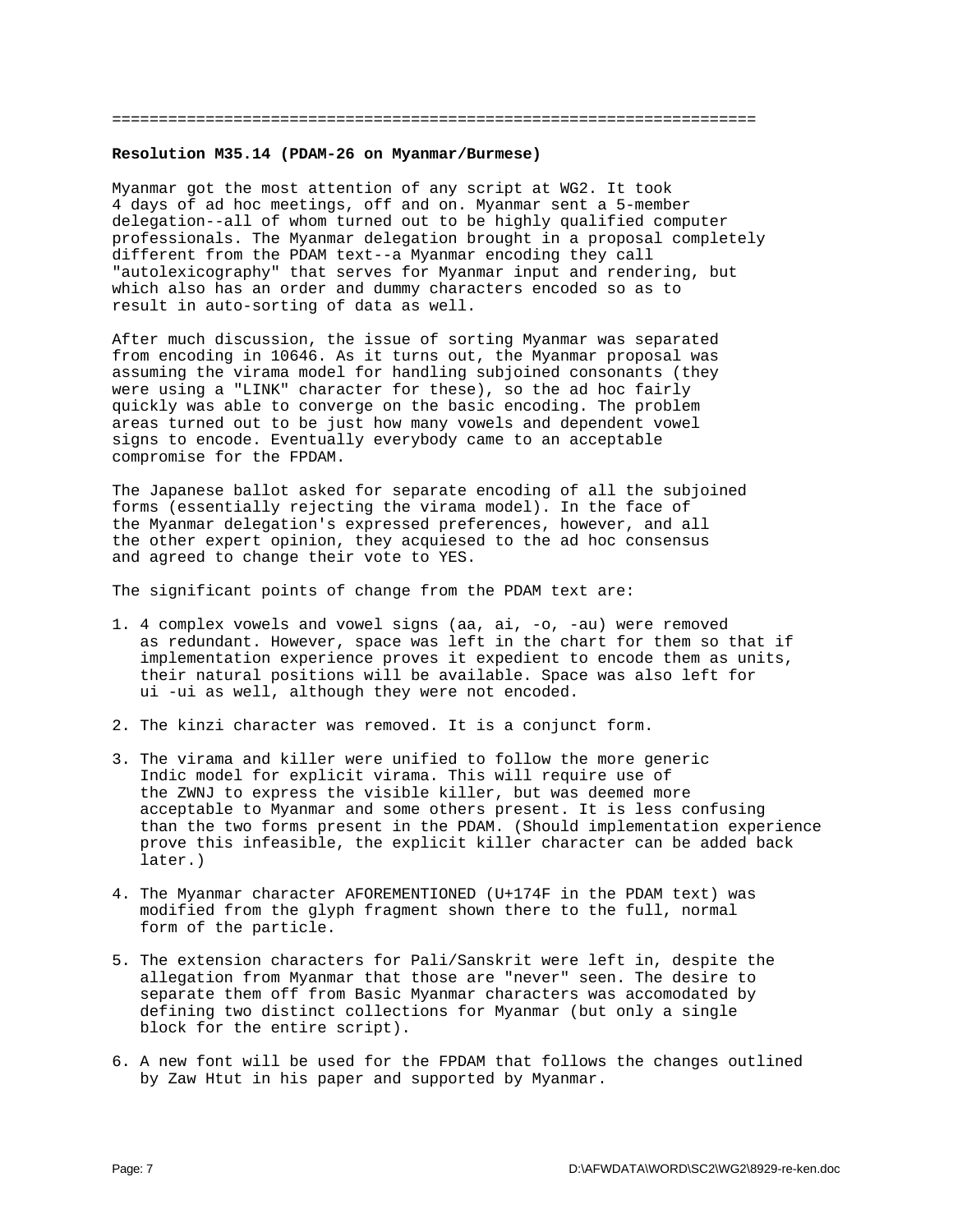- 7. Myanmar indicated a strong desire to change the script and character names from "Burmese" to "Myanmar", so the block name and all character names will be updated.
- 8. To accomodate the probable number of Myanmar extension characters required in the future to cover Kayin, Mon, Shan, etc., the entire Myanmar block was moved from U+1700..U+177F to U+1000..U+109F (the area vacated by Mongolian). That allowed an additional 2 columns, and makes it likely that all the minority language additions can be handled in a contiguous chunk.

The longer discussion of all this is available in WG2 N 1884R2.

Amendment 26 for Myanmar (Burmese) progresses to FPDAM ballot.

====================================================================

### **Resolution M35.15 (IRG - Extension B Format)**

This resolution has no impact on what characters get encoded, but put WG2 on record as preferring a single column format for the CJK extensions in the works for Plane 2. This enormously simplifies the printing task for the IRG and makes it likely that Extension B will be concluded more quickly.

#### ====================================================================

#### **Resolution M35.16 (PDAM-28 - Ideographic Description Characters)**

This is the set of 12 ideographic description symbols that have been kicked around for several years now. The entire set was encoded. They were encoded at U+2FF0..U+2FFF, which was a "dead air" space at the end of the Kangxi radicals, just before the CJK punctuation.

The names of 8 of these characters were changed to make them more comprehensible in English.

Their function is as explained at the Seattle meeting. They are used with CJK characters from the URO (or the new set of radicals) to describe Han characters. But they do not create equivalences with existing encoded Han characters.

Amendment 28 for Ideographic Description Characters progresses to PDAM ballot.

====================================================================

# **Resolution M35.17 (PDAM-15 - KangXi [and other CJK] radicals)**

This PDAM has been delayed by the uncertain status of the set of additional CJK radicals included. That started at 32 and eventually ballooned to the current list of 116.

The 214 + 2 KangXi radicals are encoded at U+2F00..U+2FDF. The 116 additional CJK radicals were original proposed for U+2E00.. U+2E7F, but were moved to U+2E80..U+2EFF, so that they are contiguous with the KangXi radicals and so that no one gets the impression that the intervening 8 columns could be used for yet more CJK radicals that somebody might discover.

Amendment 15 for KangXi and other CJK radicals progressed to PDAM ballot.